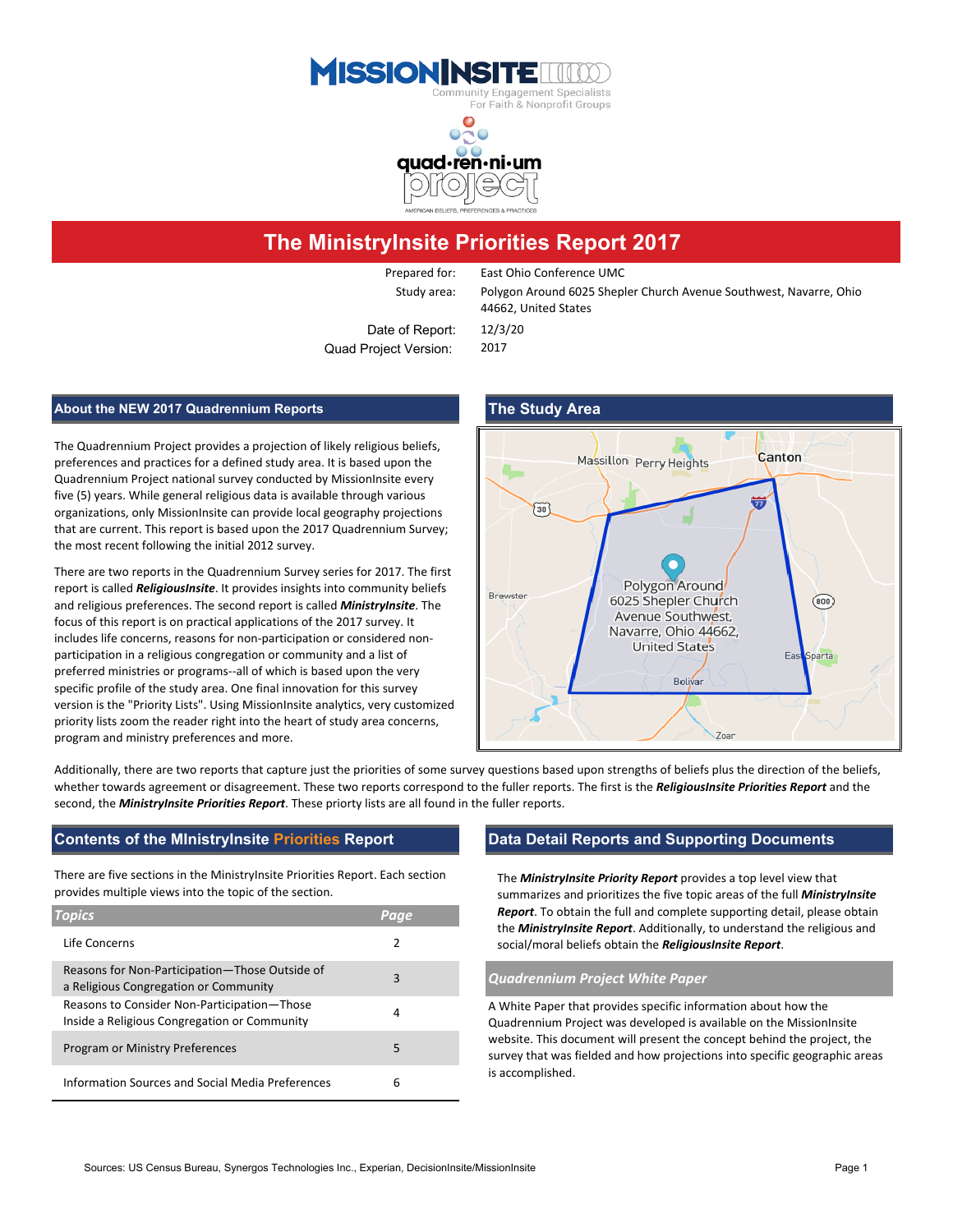

# **The MinistryInsite Priorities Report 2017**

Prepared for: East Ohio Conference UMC Date of Report: 12/3/2020

Study Area: Polygon Around 6025 Shepler Church Avenue Southwest, Navarre, Ohic Version: 2017 Quadrennium Report Region: Midwest

## **Life Concerns**

| <b>Priority List</b> | Top 15 of 34 Life Concerns         |                                            |       |                            |  |  |  |  |  |  |
|----------------------|------------------------------------|--------------------------------------------|-------|----------------------------|--|--|--|--|--|--|
|                      | <b>Ranked by Greatest Concerns</b> |                                            |       |                            |  |  |  |  |  |  |
|                      | <b>Ranking Concern</b>             |                                            | Ratio | <b>Strength of Concern</b> |  |  |  |  |  |  |
|                      | $\mathbf{1}$                       | Financing the future/savings/retirement    | 5.9   | Very Strong Concern        |  |  |  |  |  |  |
|                      | $\overline{2}$                     | Losing weight/diet issues                  | 3.2   | Very Strong Concern        |  |  |  |  |  |  |
|                      | 3                                  | Day-to-day financial matters               | 3.2   | Very Strong Concern        |  |  |  |  |  |  |
|                      | 4                                  | Personal health problems                   | 2.6   | <b>Strong Concern</b>      |  |  |  |  |  |  |
|                      | 5                                  | Fear of the future or the unknown          | 2.5   | <b>Strong Concern</b>      |  |  |  |  |  |  |
|                      | 6                                  | Reaching my goals/being successful         | 2.5   | <b>Strong Concern</b>      |  |  |  |  |  |  |
|                      | 7                                  | Illegal immigration                        | 2.2   | <b>Strong Concern</b>      |  |  |  |  |  |  |
|                      | 8                                  | Health crisis/illness                      | 2.2   | <b>Strong Concern</b>      |  |  |  |  |  |  |
|                      | 9                                  | Stress/time to relax                       |       | <b>Strong Concern</b>      |  |  |  |  |  |  |
|                      | 10                                 | Satisfying job/career                      | 2.1   | <b>Strong Concern</b>      |  |  |  |  |  |  |
|                      | 11                                 | Making the right choices/finding direction | 2.0   | <b>Strong Concern</b>      |  |  |  |  |  |  |
|                      | 12                                 | Caring for aging parents                   |       | <b>Moderate Concern</b>    |  |  |  |  |  |  |
|                      | 13                                 | Fulfilling marriage/romance & intimacy     |       | Moderate Concern           |  |  |  |  |  |  |
|                      | 14                                 | Depression                                 | 1.5   | Moderate Concern           |  |  |  |  |  |  |
|                      | 15                                 | Time for friends/family                    | 1.2   | <b>Moderate Concern</b>    |  |  |  |  |  |  |

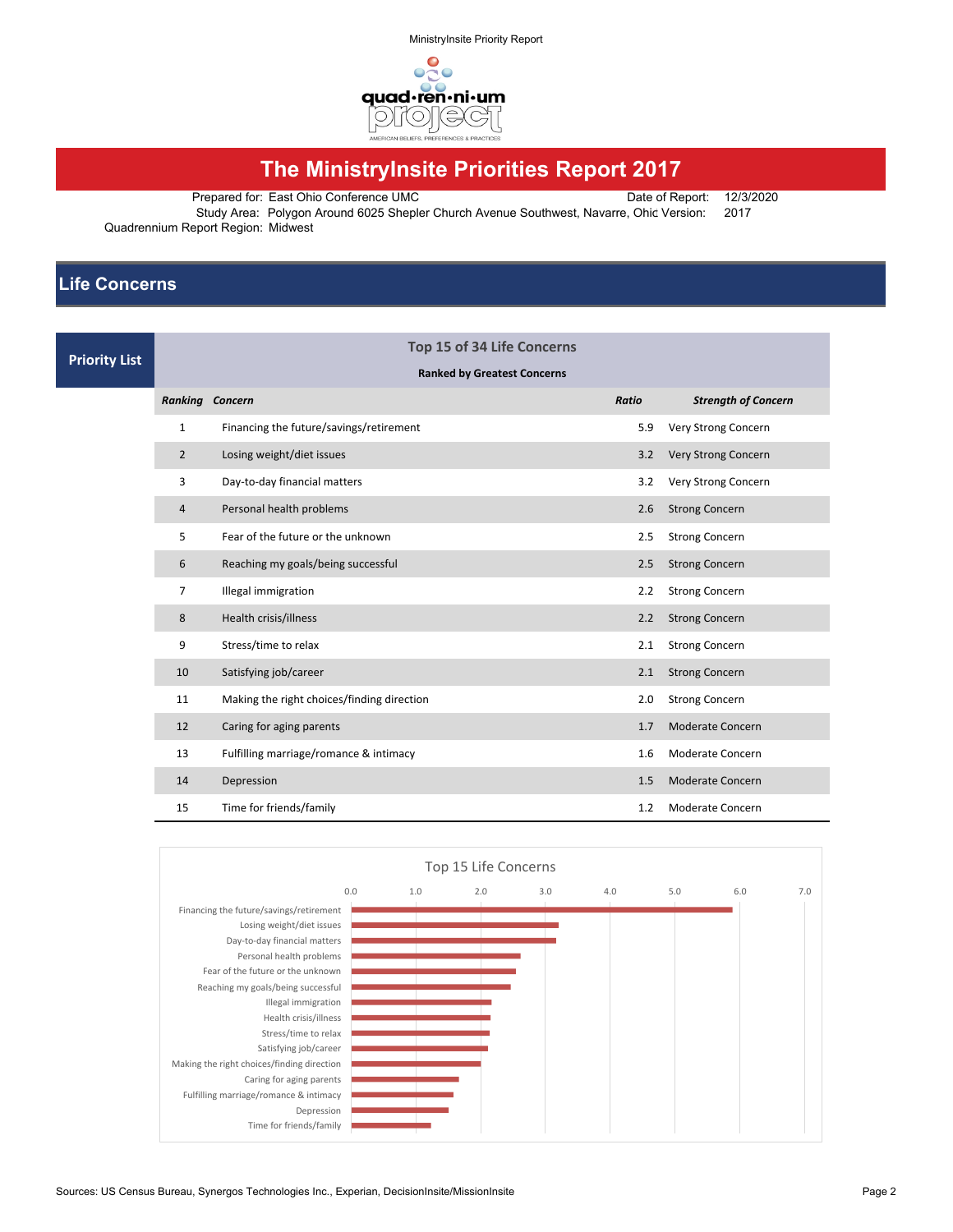## **Reasons for Non-Participation—Those Outside of a Religious Congregation or Community**

| <b>Priority List</b> | Top 10 of 21 Reasons for People Outside a Religious Congregation or Community for Not<br><b>Participating</b> |                                  |       |                           |  |  |  |  |
|----------------------|---------------------------------------------------------------------------------------------------------------|----------------------------------|-------|---------------------------|--|--|--|--|
|                      | Ranking                                                                                                       | Concern                          | Ratio | <b>Strength of Reason</b> |  |  |  |  |
|                      | 1                                                                                                             | Religion too focused on money    | 2.9   | Very Strong Reason        |  |  |  |  |
|                      | $\overline{2}$                                                                                                | Religious People too Judgmental  | 2.9   | <b>Very Strong Reason</b> |  |  |  |  |
|                      | 3                                                                                                             | Don't trust organized religion   | 2.3   | Very Strong Reason        |  |  |  |  |
|                      | 4                                                                                                             | Don't believe in God             | 2.2   | Very Strong Reason        |  |  |  |  |
|                      | 5                                                                                                             | Don't trust religious leaders    | 2.1   | Very Strong Reason        |  |  |  |  |
|                      | 6                                                                                                             | Strict/inflexible beliefs        | 1.7   | Somewhat Strong Reason    |  |  |  |  |
|                      | $\overline{7}$                                                                                                | Disillusionment with religion    | 1.6   | Somewhat Strong Reason    |  |  |  |  |
|                      | 8                                                                                                             | No longer believe                | 1.4   | Somewhat Strong Reason    |  |  |  |  |
|                      | 9                                                                                                             | Wasn't relevant to my life       | 1.2   | Somewhat Strong Reason    |  |  |  |  |
|                      | 10                                                                                                            | Conflicts in religious community | 1.0   | Somewhat Weak Reason      |  |  |  |  |

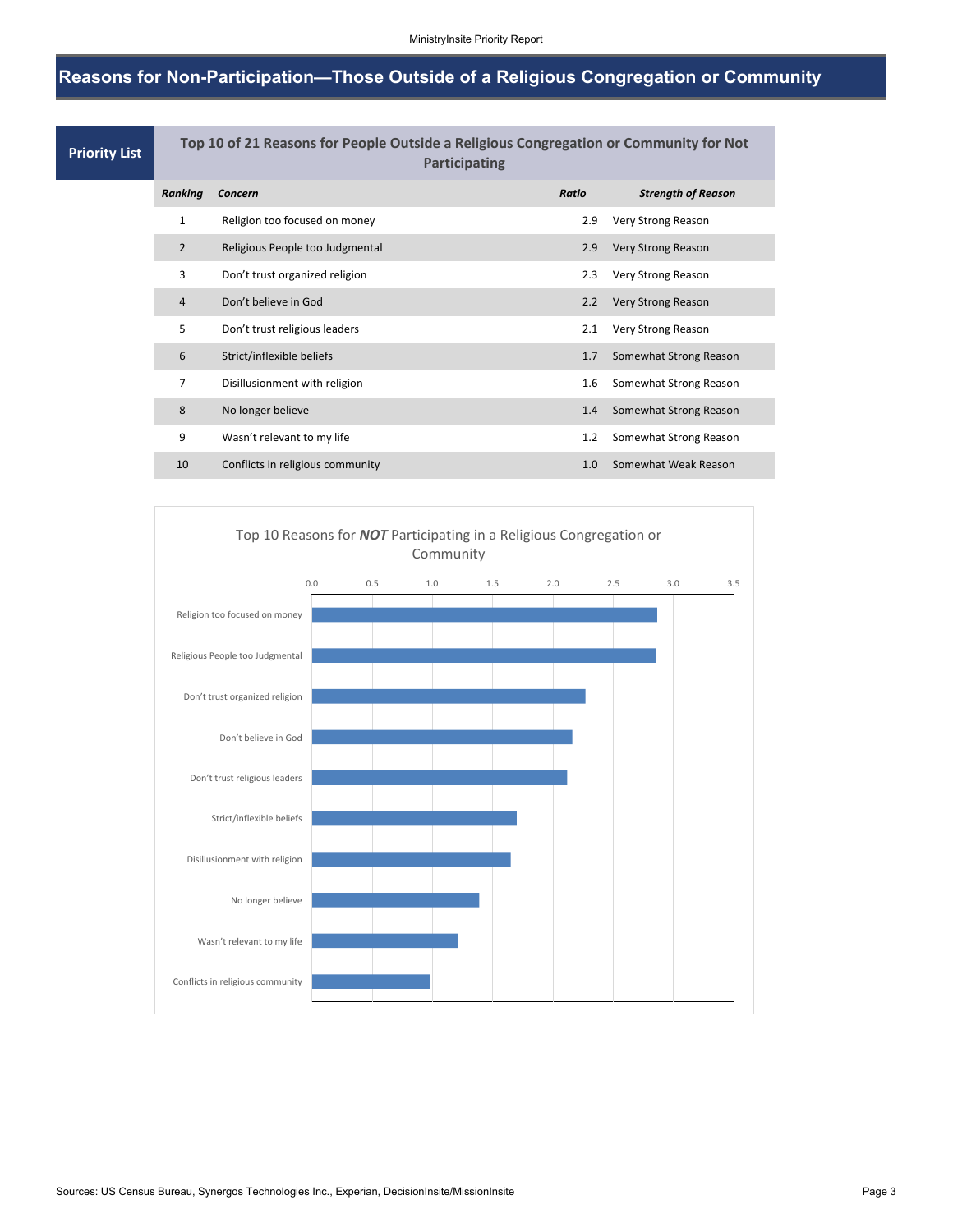## **Reasons to Consider Non-Participation—Those Inside a Religious Congregation or Community**

| <b>Priority List</b> | Top 10 of 21 Reasons for Considering NOT Participating in a Religious Congregation or<br><b>Community</b> |                                  |       |                           |  |  |  |  |
|----------------------|-----------------------------------------------------------------------------------------------------------|----------------------------------|-------|---------------------------|--|--|--|--|
|                      | Ranking                                                                                                   | Concern                          | Ratio | <b>Strength</b>           |  |  |  |  |
|                      | 1                                                                                                         | Don't believe in God             | 2.6   | Very Strong Reason        |  |  |  |  |
|                      | $\overline{2}$                                                                                            | Religion too focused on money    | 2.2   | Very Strong Reason        |  |  |  |  |
|                      | 3                                                                                                         | Wasn't supportive during crisis  | 2.0   | Very Strong Reason        |  |  |  |  |
|                      | 4                                                                                                         | Strict/inflexible beliefs        | 1.9   | Very Strong Reason        |  |  |  |  |
|                      | 5                                                                                                         | Don't trust religious leaders    | 1.9   | Very Strong Reason        |  |  |  |  |
|                      | 6                                                                                                         | Religious People too Judgmental  | 1.8   | <b>Very Strong Reason</b> |  |  |  |  |
|                      | $\overline{7}$                                                                                            | Unsure about personal beliefs    | 1.8   | Very Strong Reason        |  |  |  |  |
|                      | 8                                                                                                         | Didn't feel welcome/useful       | 1.7   | Somewhat Strong Reason    |  |  |  |  |
|                      | 9                                                                                                         | Disillusionment with religion    | 1.7   | Somewhat Strong Reason    |  |  |  |  |
|                      | 10                                                                                                        | Conflicts in religious community | 1.6   | Somewhat Strong Reason    |  |  |  |  |
|                      |                                                                                                           |                                  |       |                           |  |  |  |  |

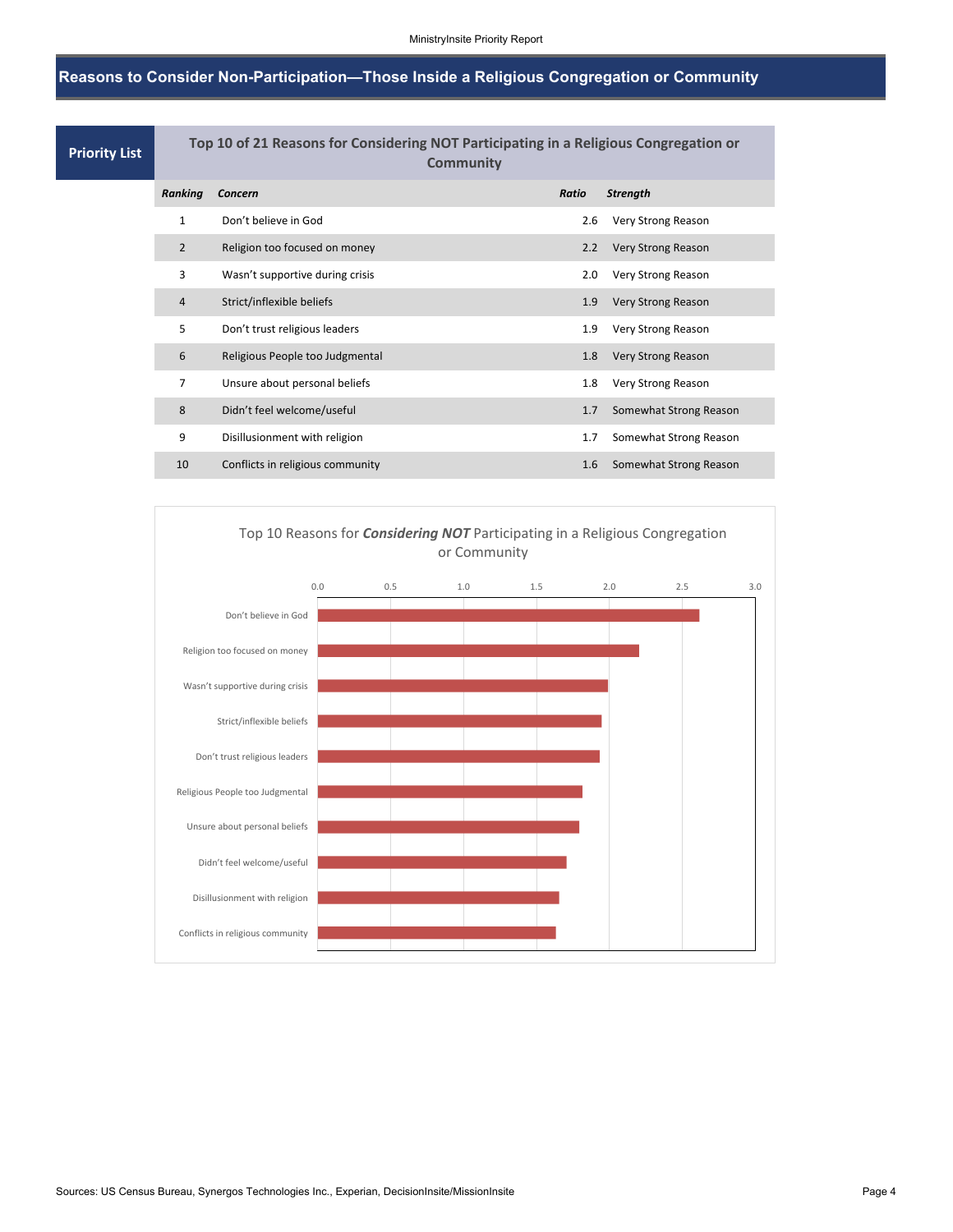## **Program or Ministry Preferences**

| <b>Priority List</b> | Top 15 Ministry or Program Recommendations Based Upon This Study Area |                                                 |              |                                     |  |  |  |  |  |  |
|----------------------|-----------------------------------------------------------------------|-------------------------------------------------|--------------|-------------------------------------|--|--|--|--|--|--|
|                      | Program Preferences Ranked by Ratio of Important to not Important     |                                                 |              |                                     |  |  |  |  |  |  |
|                      | Ranking                                                               | Program                                         | <b>Ratio</b> | Strength of<br>Preference           |  |  |  |  |  |  |
|                      | 1                                                                     | Warm and friendly encounters                    | 5.1          | Very Strong Preference              |  |  |  |  |  |  |
|                      | $\overline{2}$                                                        | The quality of sermons                          | 2.6          | <b>Strong Preference</b>            |  |  |  |  |  |  |
|                      | 3                                                                     | Opportunities for volunteering in the community | 1.7          | <b>Strong Preference</b>            |  |  |  |  |  |  |
|                      | 4                                                                     | Adult social activities                         | 1.7          | <b>Strong Preference</b>            |  |  |  |  |  |  |
|                      | 5                                                                     | Traditional worship experiences                 | 1.6          | <b>Strong Preference</b>            |  |  |  |  |  |  |
|                      | 6                                                                     | Holiday programs/activities                     | 1.5          | <b>Strong Preference</b>            |  |  |  |  |  |  |
|                      | $\overline{7}$                                                        | Family oriented activities                      | 1.5          | <b>Moderately Strong Preference</b> |  |  |  |  |  |  |
|                      | 8                                                                     | Involvement in social causes                    | 1.1          | <b>Moderately Strong Preference</b> |  |  |  |  |  |  |
|                      | 9                                                                     | Seniors/retiree activities                      | 1.1          | <b>Moderately Strong Preference</b> |  |  |  |  |  |  |
|                      | 10                                                                    | Bible or Scripture study/prayer groups          | 0.8          | <b>Minimal Preference</b>           |  |  |  |  |  |  |
|                      | 11                                                                    | Cultural programs (music, drama, art)           | 0.8          | <b>Minimal Preference</b>           |  |  |  |  |  |  |
|                      | 12                                                                    | Christian education for children                | 0.8          | <b>Minimal Preference</b>           |  |  |  |  |  |  |
|                      | 13                                                                    | Contemporary worship experiences                | 0.8          | <b>Minimal Preference</b>           |  |  |  |  |  |  |
|                      | 14                                                                    | Youth social activities                         | 0.7          | <b>Minimal Preference</b>           |  |  |  |  |  |  |
|                      | 15                                                                    | Spiritual discussion groups                     | 0.7          | <b>Minimal Preference</b>           |  |  |  |  |  |  |

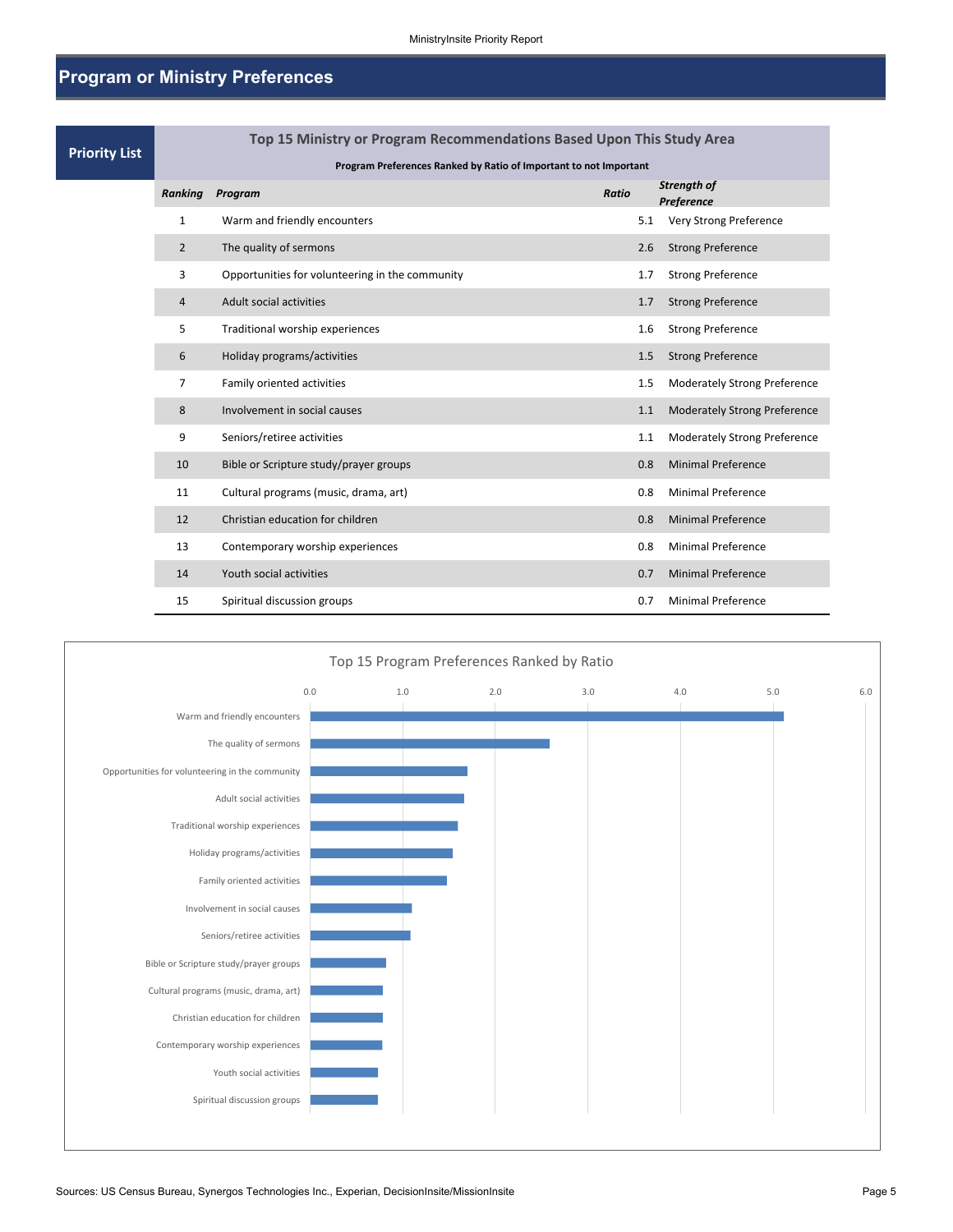## **Information Sources and Social Media Preferences**

We know that the options for obtaining information today have exploded. The days of a few sources, such as major newspapers or network news programs have been replaced with multiple cable news networks, online news outlets and the ever present social media sources. To help people sort through this mass of media options, the Quad project in 2017 ask respondents to indicate their preferences in a series of "forced pairs". These data reveal what this particular study area is inclined to prefer as its sources of information. This can prove very helpful for clients who want to identify the best channels for reaching their intended population.

| <b>Study Area</b><br><b>Detail</b>                                    | <b>Media Preferences: Forced Pairs</b> |           |       |                   |                                                                       |  |  |
|-----------------------------------------------------------------------|----------------------------------------|-----------|-------|-------------------|-----------------------------------------------------------------------|--|--|
| Prefer this                                                           | Media<br>Category                      | <b>OR</b> |       | Media<br>Category | Prefer this                                                           |  |  |
| <b>Blogs</b>                                                          | 6                                      | 14.7%     | 85.4% | 4                 | Major Newspapers (e.g. LA Times, NY Times,<br><b>Washington Post)</b> |  |  |
| Cable News (e.g. CNN, Fox News)                                       | $\mathbf{1}$                           | 32.0%     | 68.0% | 5                 | Network News (ABC, NBC, CBS)                                          |  |  |
| <b>CNN Online News</b>                                                | 3                                      | 53.3%     | 46.7% | 3                 | Yahoo News                                                            |  |  |
| <b>CNN Television News</b>                                            | $\mathbf{1}$                           | 49.8%     | 50.2% | $\mathbf{1}$      | <b>Fox News</b>                                                       |  |  |
| Facebook                                                              | 6                                      | 26.0%     | 74.0% | $\mathbf{1}$      | Cable News (e.g. CNN, Fox News)                                       |  |  |
| Facebook                                                              | 6                                      | 79.7%     | 20.3% | 6                 | Twitter                                                               |  |  |
| <b>Fox News</b>                                                       | $\mathbf{1}$                           | 59.5%     | 40.4% | 6                 | Facebook                                                              |  |  |
| <b>Fox News</b>                                                       | $\mathbf{1}$                           | 28.4%     | 71.6% | $\overline{2}$    | Television News (Network OR Cable)                                    |  |  |
| <b>Huffington Post</b>                                                | 3                                      | 37.3%     | 62.7% | $\mathbf{1}$      | <b>Fox News</b>                                                       |  |  |
| <b>Huffington Post</b>                                                | 3                                      | 38.1%     | 61.9% | 3                 | <b>Yahoo News</b>                                                     |  |  |
| Major Newspapers (e.g. LA Times, NY Times,<br><b>Washington Post)</b> | 4                                      | 23.1%     | 76.9% | $\overline{2}$    | Television News (Network OR Cable)                                    |  |  |
| Online News (e.g. Yahoo, Google, CNN, Fox,<br>Huffington Post)        | 3                                      | 63.3%     | 36.7% | $\overline{a}$    | Major Newspapers (e.g. LA Times, NY Times,<br><b>Washington Post)</b> |  |  |
| Twitter                                                               | 6                                      | 7.1%      | 92.9% | $\overline{2}$    | Television News (Network OR Cable)                                    |  |  |
| USA Today                                                             | 4                                      | 28.1%     | 71.9% | $\mathbf{1}$      | Cable News (e.g. CNN, Fox News)                                       |  |  |
| USA Today                                                             | 4                                      | 17.7%     | 82.3% | $\overline{2}$    | Television News (Network OR Cable)                                    |  |  |
| Yahoo News                                                            | 3                                      | 43.1%     | 56.9% | $\mathbf{1}$      | <b>CNN Television News</b>                                            |  |  |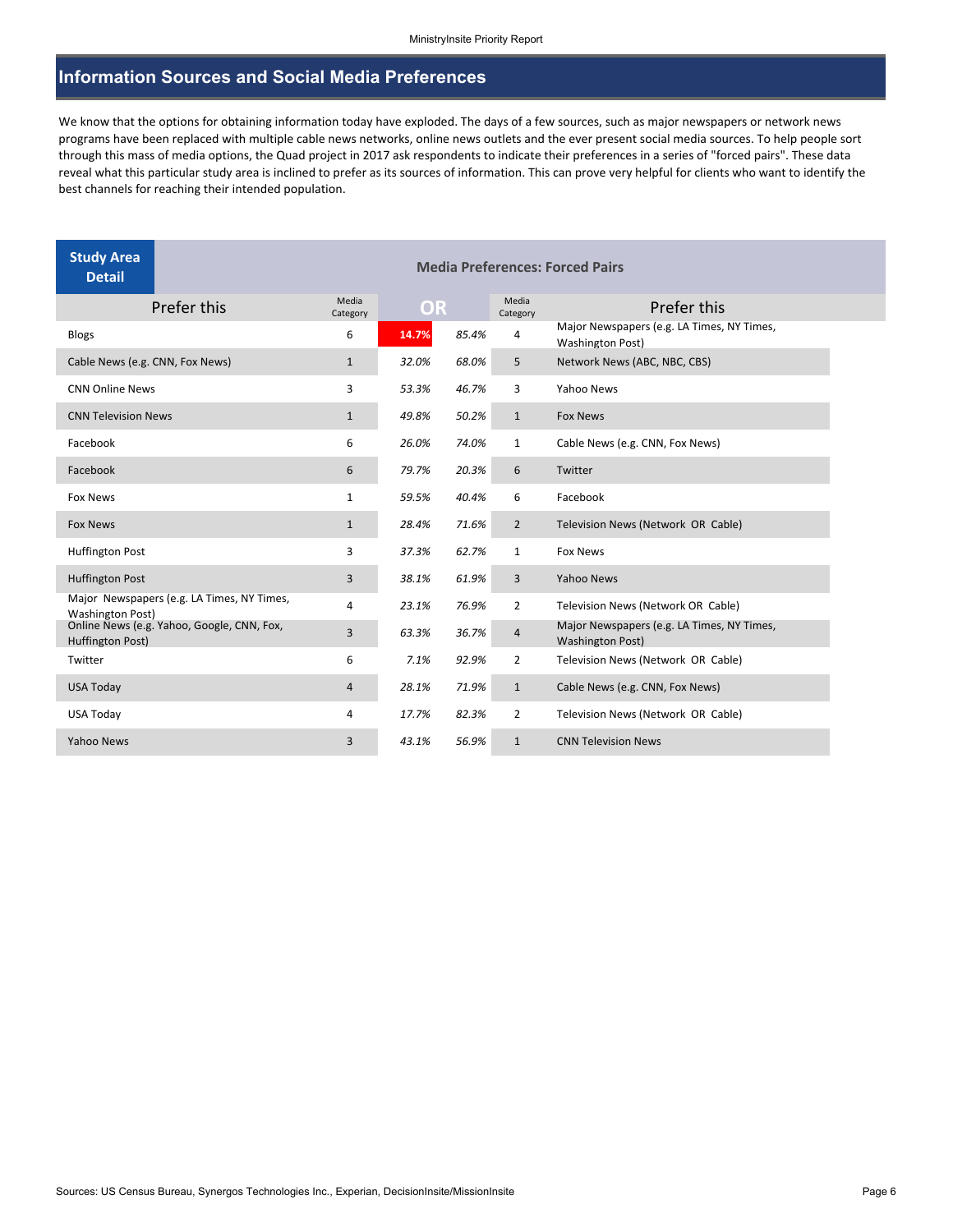#### MinistryInsite Priority Report

| <b>Priority List</b> |  |                | <b>Media Preferences by Category</b>    |
|----------------------|--|----------------|-----------------------------------------|
|                      |  | Rank Order     | <b>Weighted Ranking</b>                 |
|                      |  | 1              | Television News (Network or Cable)      |
|                      |  | $\overline{2}$ | <b>Cable News</b>                       |
|                      |  | 3              | <b>Major Newspapers</b>                 |
|                      |  | $\overline{4}$ | <b>Online News</b>                      |
|                      |  | 5              | Major Network News Only (ABC, NBC, CBS) |
|                      |  | 6              | Social Media                            |
|                      |  |                |                                         |

| <b>Study Area</b> | <b>Social Media Preferences</b> |                              |                      |        |       |  |  |
|-------------------|---------------------------------|------------------------------|----------------------|--------|-------|--|--|
| <b>Detail</b>     | Never                           | Less than<br>once a<br>month | 2-3 times a<br>month | Weekly | Daily |  |  |
| Facebook          | 22.4%                           | 6.0%                         | 5.7%                 | 12.2%  | 53.8% |  |  |
| Flickr            | 92.8%                           | 3.6%                         | 1.8%                 | 1.3%   | 0.6%  |  |  |
| Google+           | 62.3%                           | 15.3%                        | 8.5%                 | 7.6%   | 6.3%  |  |  |
| Instagram         | 76.1%                           | 5.9%                         | 4.4%                 | 5.7%   | 7.9%  |  |  |
| LinkedIn          | 68.1%                           | 15.7%                        | 8.2%                 | 5.7%   | 2.4%  |  |  |
| Meetup            | 94.8%                           | 1.9%                         | 1.5%                 | 1.0%   | 0.9%  |  |  |
| Pinterest         | 62.4%                           | 12.3%                        | 9.5%                 | 10.2%  | 5.7%  |  |  |
| Reddit            | 87.6%                           | 5.7%                         | 2.6%                 | 2.1%   | 2.0%  |  |  |
| Snapchat          | 80.5%                           | 3.4%                         | 3.1%                 | 4.6%   | 8.5%  |  |  |
| Tumblr            | 89.3%                           | 4.2%                         | 2.3%                 | 2.1%   | 2.1%  |  |  |
| Twitter           | 69.9%                           | 9.4%                         | 6.2%                 | 6.3%   | 8.3%  |  |  |
| YouTube           | 29.8%                           | 19.5%                        | 17.8%                | 19.7%  | 13.3% |  |  |
|                   |                                 |                              |                      |        |       |  |  |